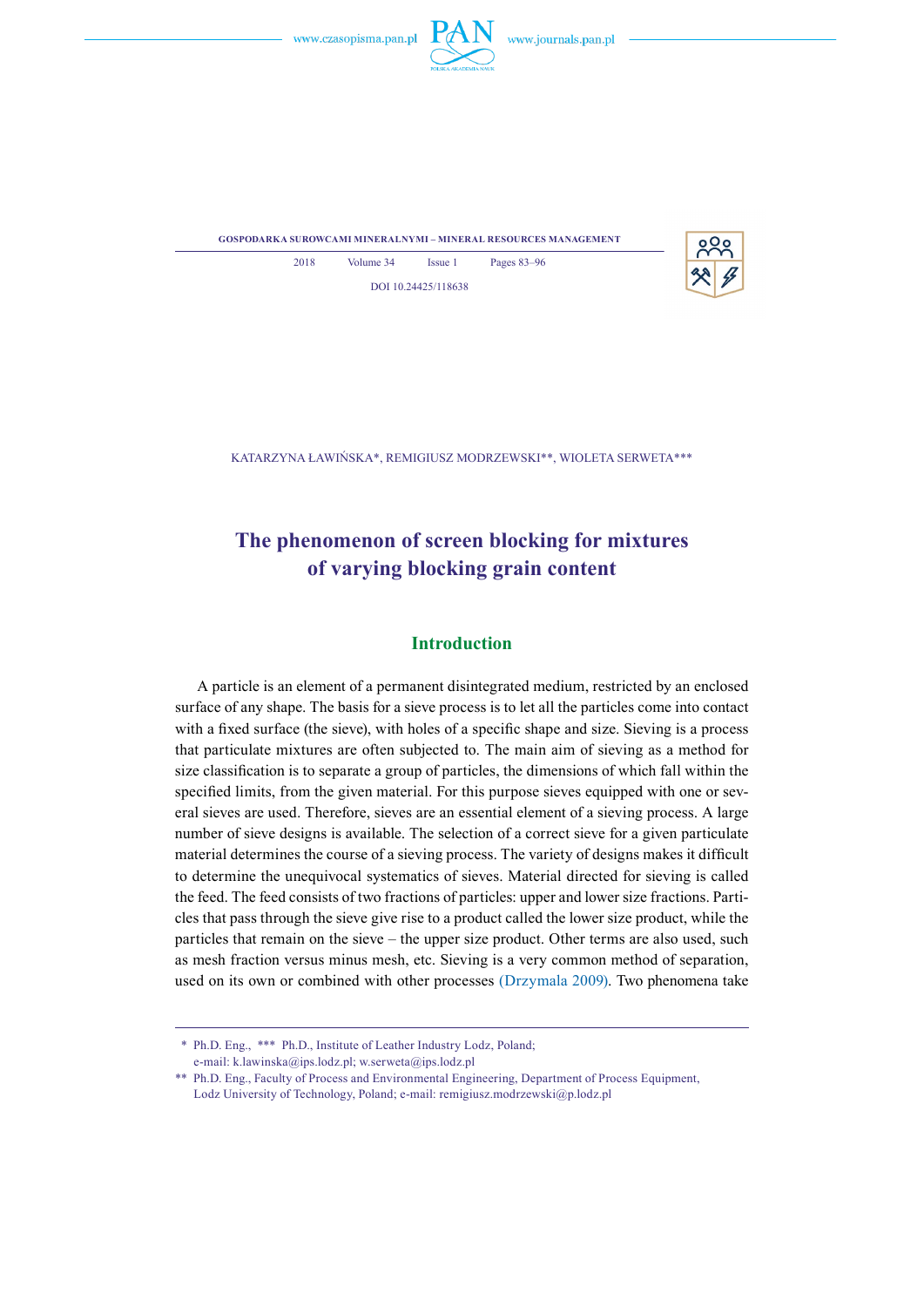

place while a material moves around a sieve: layer segregation and the passage of small particles (the size of which classifies them as the lower size fraction) through the sieve holes. The flow behavior of granular material is governed by forces exerted at the many points of contact between the different particles (Bek et al. 2016). Particle-size composition curves and distribution curves are established for the purpose of evaluating the classification process. References state that the yield of a particles class in a product is also called the distribution number, sieving efficiency (Malewski 2013) and distribution function. Material balance and mathematical equations are used for analysis and evaluation of separation results (Duchnowska and Drzymala 2011). During the sieving process we deal with a number of parameters, which need both monitoring and controlling (Foszcz et al. 2016). The impact of individual process parameters and factors on the course of a sieving process formed the basis for research presented in the publications (Allen 2003; Fitzpatrick 2007; Liu 2009; Igathinathane et al. 2012; Liu et al. 2015; Guerreiro et al. 2016). Particles properties may be divided into chemical, energy related and physical ones (Baic 2013). There are also many articles describing the impact of the shape and size of particles (Obraniak and Gluba 2011; Obraniak and Gluba 2012; Otunniyi et al. 2013; Yuexin et al. 2014; Duchnowska and Bakalarz 2015; Haselhuhn and Kawatra 2015; Mucha et.al. 2016; Uliasz-Bocheńczyk et. al. 2016) on the course of processes and operations as well as concerning the optimization of the separation process (Zhou 2015) and sieving machines (Hong 1999; Baragetti and Villa 2014). A reliable measurement of particle size and particle size distribution (PSD) is central to the characterization of particulate minerals (Rhodes 2008). There are many models describing the sieving process (Alkhaldi and Eberhard 2007; Tumidajski 2010; Akhmadiev and Gizzjatov 2013; Chirone et al. 2016). The most well-known is the discrete element method (DEM), involving the integration of ordinary differential equations of motion of a free arrangement of material solids (Li et al. 2003; Pérez-Alonso and Delgadillo 2013; Jafari and Saljooghinezhad 2016). Both particle size distribution and particle density distribution for feed and concentrate were approximated by several classical distribution functions (Niedoba 2016). Sieving is an important process, above all: in mining, metallurgy, coal processing, civil engineering, environmental protection, as well as in food, chemical, pharmaceutical and leather industries. The scale of the process is so large as a teragram of products are being sieved every single day.

Holes are often blocked during the sieving of granular materials in industrial sieve. When sieve holes are blocked by particles, they are excluded from the active surface of the sieve, thus reducing the sieving surface area. The process of sieve holes blocking is an unfavorable phenomenon, as it reduces the surface area of the lower size fraction flow through the analyzed sieve. Consequently the sieving process capacity decreases significantly. Literature on the subject provides only a few examples of sieve holes blocking during the sieving of particulate materials. It was reported by Feller (Feller 1980) that both the partial passage and clogging of the sieve should be considered in order to evaluate sieve performance. The sieve blocking coefficient *f* is applied for the quantitative description of sieve blocking. It is defined as a ratio of number of free holes (*nfree*) to the total number of holes in the sieve  $(n_{total})$  (Eq. 1):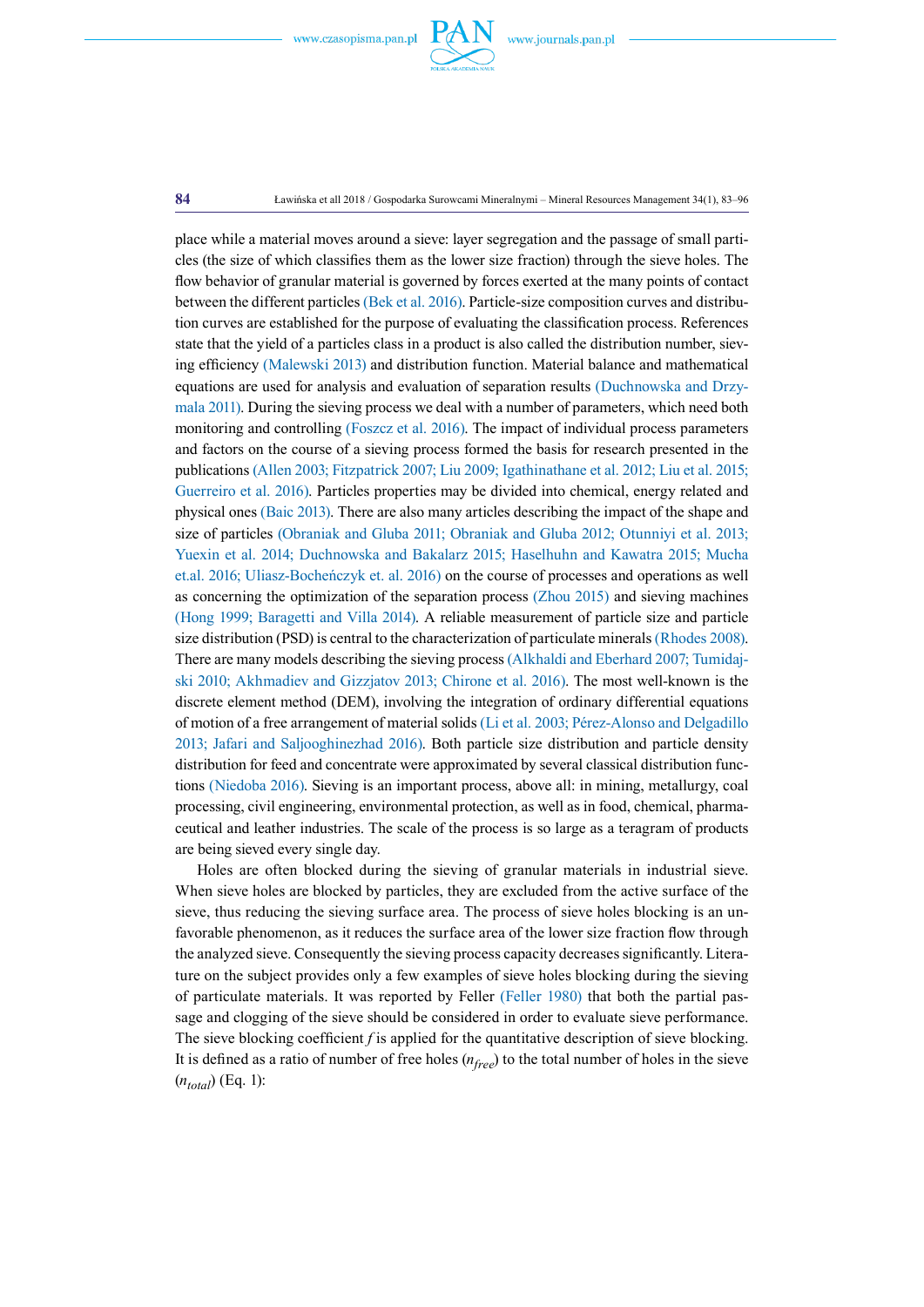

Ławińska et all 2018 / Gospodarka Surowcami Mineralnymi – Mineral Resources Management 34(1), 83–96 **85**

$$
f = \frac{n_{free}}{n_{total}}
$$
 (1)

The phenomenon of blocking the holes of the sieve is a process resulting from two processes, occurring simultaneously: the clogging and declogging of sieves. An exponential (Eq. 2) (Lawinska et al. 2014) or logistic function (Eq. 4) (Lawinska et al. 2015) model may be used for describing sieve holes blocking:

$$
f = f_{\infty} + (f_0 - f_{\infty})e^{-k_0 \cdot t}
$$
 (2)

where  $k_0$  is the blocking constant. The phenomenon of blocking the holes of the sieve is a process resulting from two processes occurring simultaneously at the time of the clogging and declogging of sieves  $k_0 = k_1 + k_2$ , where  $k_1$  is the sieve blocking constant and  $k_2$  is the sieve unblocking coefficient.

$$
k_0 = \frac{1}{t_n} \cdot \ln \left| \frac{f_0 - f_\infty}{f_n - f_\infty} \right| \tag{3}
$$

$$
f = \frac{f_0}{1 + (f_0 - f_\infty)e^{-c \cdot t}}
$$
(4)

The value of coefficient *c* may be estimated using time *t∞*, after which the value of coefficient *f* does not change:

$$
c \approx \frac{11.8}{t_{\infty}} \tag{5}
$$

The value of the sieve blocking coefficient varies in time. It changes from the value of  $f = f_0$  to the value of  $f = f_\infty$  (for time  $t = t_\infty$  the dynamic equilibrium of sieve holes blocking and unblocking processes is set; from that moment on the value of the sieve blocking coefficient does not change any more). At the moment of the material being fed to the sieve  $t = 0$ , the sieve blocking coefficient equals  $f_0$ . This means that the sieve has not performed a vibration yet, however, there are already sieve holes that are blocked. Disregarding the sieve blocking coefficient may lead to significant inaccuracies in design calculations that practically mean a major reduction of the active surface area of the sieve.

If coefficient *f* is combined with  $A_0$ , one obtains an effective surface area  $F^*$  of the sieve, i.e. the surface area through which the stream of material is passing through the sieve as seen in (Eq. 6):

 $(2)$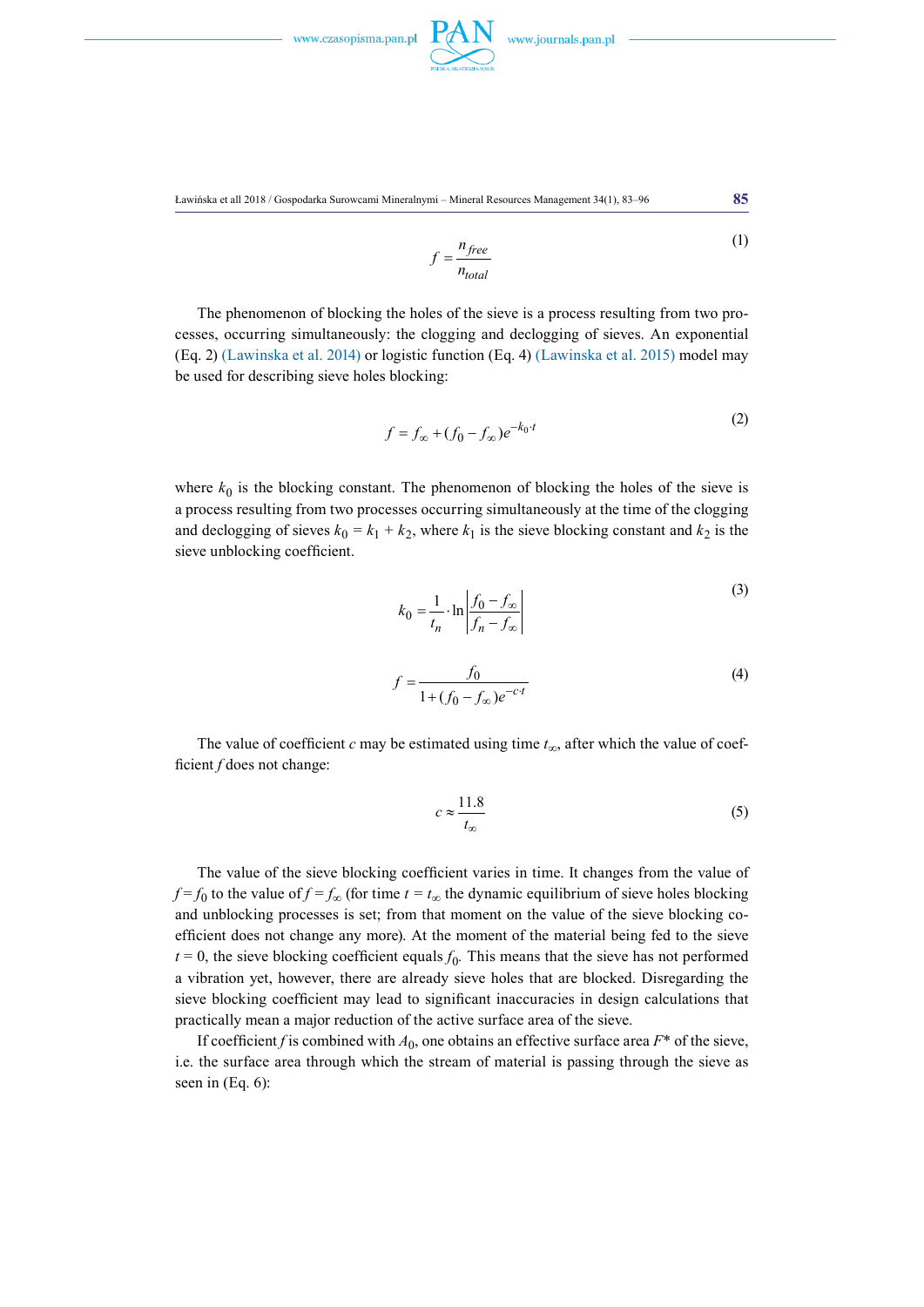



**86** Ławińska et all 2018 / Gospodarka Surowcami Mineralnymi – Mineral Resources Management 34(1), 83–96

$$
F^* = A_0 \cdot f \cdot F \tag{6}
$$

where  $F$  is the sieve surface area. Particles in which size is similar to the sieve holes, clog those holes and considerably decrease the actual clearance coefficient φ*,* which is one of the most important characteristics of sieves (Eq. 7):

$$
\varphi = \frac{F^*}{F} \tag{7}
$$

The particle relative size factor is the fundamental parameter conditioning the sieving process and the motion of the material layer along the sieve. It is a dimensionless size that determines the flow of particles through the sieve holes. The size of those particles is similar to the size of the sieve holes and they are the ones blocking those holes. Hard-to-sieve particles have the following dimensions:

$$
0.8l \le d \le 1.2l \tag{8}
$$

 $\&$  *d* − average particle size,

*l* – sieve hole size.

Hard-to-sieve particles may be divided into undersized and blocking particles. Undersized particles are the ones whose dimensions are smaller than or equal to the size of the sieve hole, and that take the most time to pass through the sieve holes. Blocking particles are the ones whose dimensions are equal to or slightly greater, than the size of the sieve hole (Eq. 9):

$$
l \le d \le 1.2l \tag{9}
$$

Those particles do not pass through the sieve holes, remain over the sieve and may clog (block) the sieve holes, thus reducing the sieve clearance coefficient (Lawinska et al. 2016; Lawinska and Modrzewski 2017).

The aim of this article is to provide a new definition of the sieve blocking coefficient and conduct an analysis concerning the impact of the content of blocking particles in particulate materials mixtures on sieve holes blocking during their sieving.

### **1. Materials and method**

The experiments were done using a laboratory vibrator with a regulated toss indicator. Linear vibrations and flexural vibrations are characteristic of this vibrator. Measurement series were performed for toss indicator  $K = 1.5$ , 1.98. Woven sieves of square holes, whose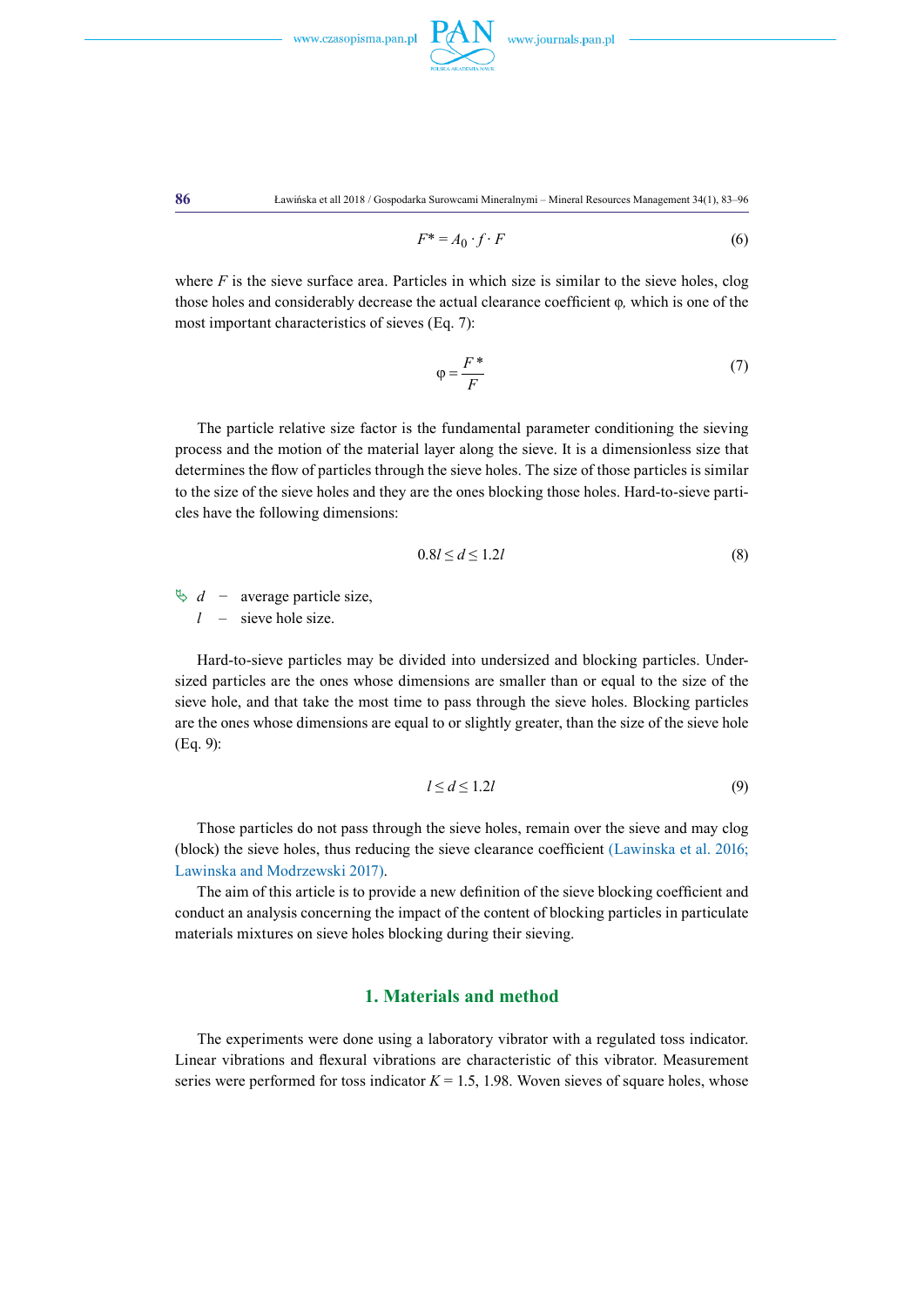

Ławińska et all 2018 / Gospodarka Surowcami Mineralnymi – Mineral Resources Management 34(1), 83–96 **87**

diameters are: 0.5 mm, 0.8 mm and 1 mm were used. The principal tests were preceded with the division of material into fractions. The main part of the tests involved the sieving of each mixture, one by one, through the tested sieve. The tests were done for model mixtures varying in their particle-size composition, including the content of blocking particles  $(x_b = 0-60\%)$ , as well as the content of the lower-size fraction  $K_l$  and the upper-size fraction  $K<sub>u</sub>$ . The model mixtures were selected in such a way, that their composition resembles the real mixtures. The same amount of the particulate material was sieved each time. The number of blocked sieve holes was counted at certain intervals on the entire surface of the control sieve.

Such time interval was selected to ensure that the measurement was as precise as possible and that the different stages of the vibrator start-up did not affect the test. The times of the subsequent measurements were determined used the criterion:

$$
t = 2^{m-1} \tag{10}
$$

while *m* is the next natural number, different from zero, constituting the number of the next measurement. Measurements were also taken for time  $t = 0$  (prior to the start-up of the laboratory vibrator). Tests were done until time  $t = t_{\infty}$ , after which the number of blocked sieve holes was constant or fluctuated within the measuring error. Granular material of the fraction of 0.1–2.5 mm was sieved for the purpose of this article. Dry and contamination-free material was used. The tests were done in accordance with applicable standards (above all: PN-ISO 565:2000).

# **2. Results**

The authors of this paper propose an innovative description of sieve holes blocking, replacing sieve blocking coefficient *f* mentioned in the references. Instead, they suggest the *Fblocking* coefficient expressed as:

$$
F_{blocking} = \frac{number\ of\ blocked\ sieve\ holes}{total\ number\ of\ sieve\ holes} \cdot 100\%
$$
 (11)

The  $F_{blocking}$  coefficient specifies the percentage number of blocked sieve holes in relation to the total number of sieve holes. According to the authors, the assumption of the *Fblocking* coefficient facilitates the analysis of sieve holes blocking and is a reliable value. Characteristic courses of the sieve blocking coefficient which describes the dependence  $F_{blocking}$  (Eq. 11 no percentages) and  $f$  (Eq. 1) as a function of time are symmetrical with respect to straight line  $y = b$  for both cases, i.e. when  $f_0 > f_\infty$  and when  $f_0 < f_\infty$ (Fig. 1).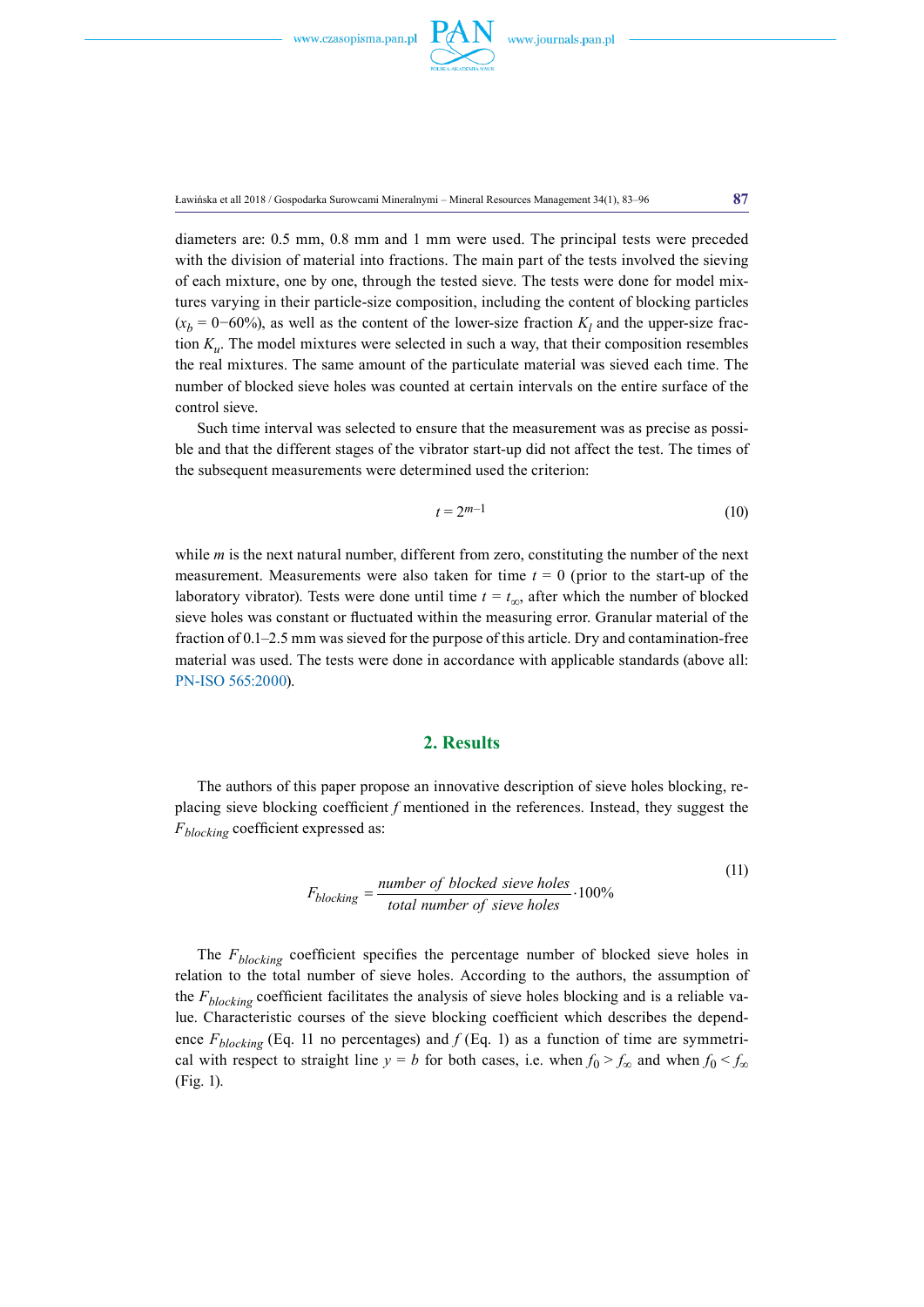





Fig. 1. Sieve blocking coefficient  $f$  and  $F_{blocking}$  in the function of time for a case: a) where  $f_0 > f_\infty$  (mixture with spherical particles – agalite, 1 mm sieve, toss indicator 1.98); b) where  $f_0 > f_\infty$  (mixture with irregular particles – quartz sand, 0.5 mm sieve, toss indicator 1.5)

Rys. 1. Współczynnik zablokowania otworów sitowych *f* oraz *Fblocking* w funkcji czasu dla przypadku: a) kiedy *f*0 > *f∞* (mieszanina o okrągłym kształcie ziaren – agalit, sito 1 mm, wskaźnik podrzutu 1,98); b) kiedy *f*0 > *f∞* (mieszanina o nieregularnym kształcie ziaren – piasek kwarcowy, sito 0,5 mm, wskaźnik podrzutu 1,5)

In the tests, the value of the *Fblocking* coefficient for the material and sieve arrangements, as well as mixtures of varying content of blocking particles in the feed was determined. The sizes of blocking particles were assumed in accordance with dependence (Eq. 9). Next, charts for the dependence of the  $F_{blocking}$  coefficient in the function of time were made (Fig. 2).

The analysis of the charts (Fig. 2) shows that the content of blocking particles does indeed have a major impact on the percentage number of blocked sieve holes for the tested arrangements (mixtures of varying content of blocking particles). Furthermore, an increase in the number of blocked sieve holes combined with an increasing content of hard-to-sieve particles may be observed. In case of a mixture with the content of blocking particles of  $x_b = 0\%$ , sieve holes blocking is negligible, therefore it is justified to exclude this arrangement from further discussion. In order to precisely analyze the impact of the content of



Fig. 2. The course of the sieve blocking coefficient *Fblocking* in time for mixtures of varying blocking particles content  $x_b$  for time interval  $[0-64 \text{ s}$  and  $0-1024 \text{ s}]$ 

Rys. 2. Wykres współczynnika zablokowania *Fblocking* w funkcji czasu dla mieszanin o różnej zawartości ziaren blokujących *xb* w nadawie dla przedziału czasu [0–64 s i 0–1024 s]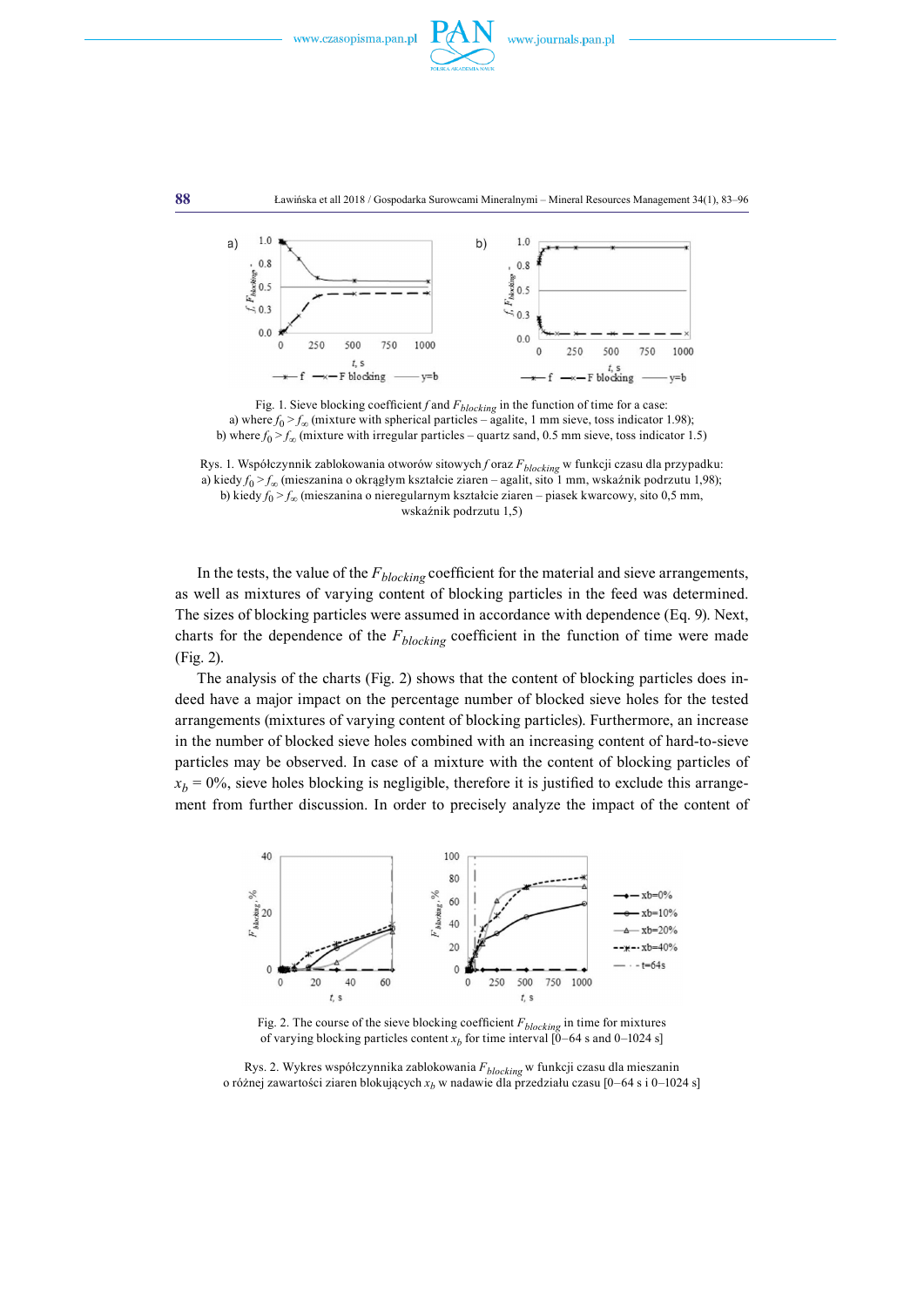

Ławińska et all 2018 / Gospodarka Surowcami Mineralnymi – Mineral Resources Management 34(1), 83–96 **89**

blocking particles in the feed, the duration of the sieving process was divided into two periods, i.e.  $[0-2^6 s]$  and  $[2^7-2^{10} s]$ . The division into these periods was also maintained when searching for a correlation that would make it possible to determine  $F_{blocking}$  in the function of the content of blocking particles. An average value of the *Fblockig* coefficient for the individual time intervals was assumed for further analysis. The assumption of an average value is justified by the division of the time interval into two periods, as a result of which an error generated by the use of an average value is not accumulated.

For time interval  $[0-2^6$  s] a slight, linear increase in the value of  $F_{blocking}$  in the function of  $x_h$  may be observed (Eq. 12):

$$
F_{blocking} = 0.1105 \cdot x_b - 0.8875 \tag{12}
$$

For time interval  $[2^7-2^{10} \text{ s}]$  dependence  $F_{blocking} = f(x_b)$  becomes a third degree polynomial (Eq. 13):

$$
F_{blocking} = 0.0018x_b^3 - 0.2065x_b^2 + 7.895x_b - 57.907
$$
\n(13)

The values of determination coefficient  $R^2$  prove the goodness of fit of the discussed models (Fig. 3).



Fig. 3. The dependence of the  $F_{blocking}$  in the function of varying blocking particles content  $x_b$ 

Rys. 3. Zależność współczynnika *Fblocking* w funkcji różnej zawartości ziaren blokujących *xb*

This article also investigates the impact of the content of the lower-size fraction  $K_l$  and the upper-size fraction  $K_u$  in the feed on the value of coefficient  $F_{blocking}$ . For this purpose, tests results for mixtures of the same content of blocking particles and different content of the individual fractions were compared. For time interval  $[0-2^6 s]$  the sieve blocking coefficient reaches low values, while those values are higher for mixtures with a majority of the lower-size fraction diversified in terms of the content of the lower- and upper-size fractions with the same content of blocking particles  $x<sub>b</sub>$  (2.97 maximum, Fig. 4). In time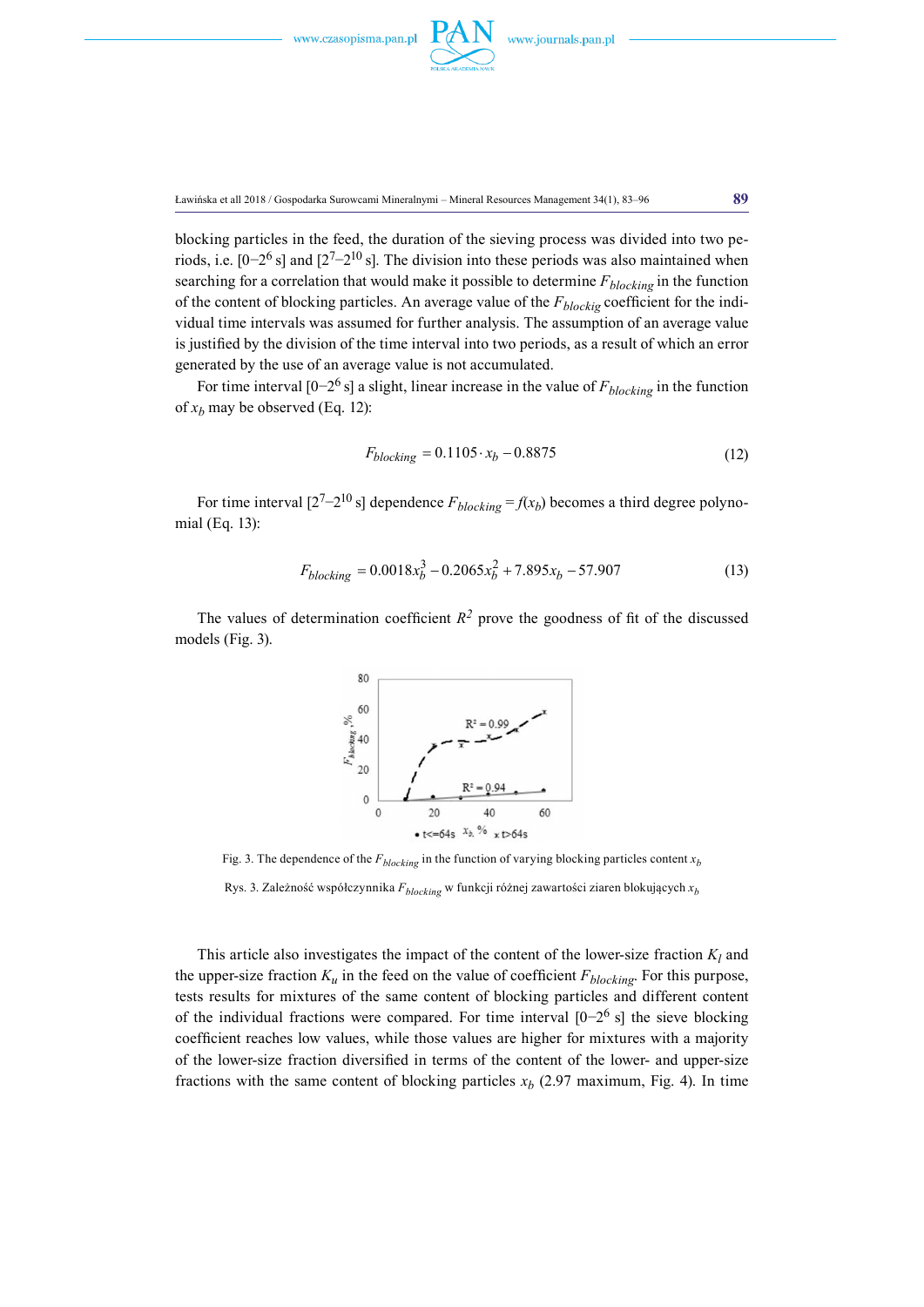



**90** Ławińska et all 2018 / Gospodarka Surowcami Mineralnymi – Mineral Resources Management 34(1), 83–96

interval [27−210 s] the values of *Fblocking* are significantly higher (approx. 60% maximum) (Fig. 5). The greatest intensity of sieve holes blocking occurs for a mixture with the content of blocking particles of  $x_b = 40\%$  and a majority of the lower-size fraction. Higher values of coefficient *Fblockig* correspond to higher values of the differences between the individual mixtures. The obtained results of tests on mixtures of varying content of blocking particles (with a specific particle-size composition) are highly correlated with each other. An analysis of the individual dependences of the tested arrangements was performed using the Pearson's correlation coefficient with a two-tailed confidence interval in order to verify the assumptions.



K1=60%,Ku=40% SSSSS K1=40%,Ku=60% -- differences

Fig. 4. Coefficient  $F_{blocking}$  in the function of the content of blocking particles  $x_b$  for mixtures of varying content of the upper- and lower-size fractions for time interval [0−26 s]

Rys. 4. Współczynnik *Fblocking* w funkcji zawartości ziaren blokujących *xb* dla mieszanin o różnej zawartości klasy dolnej i górnej dla przedziału czasu [0−26 s]



K1=60%,Ku=40% SSSSSK1=40%,Ku=60% -- differences

Fig. 5. Coefficient  $F_{blocking}$  in the function of the content of blocking particles  $x_b$  for mixtures of varying content of the upper- and lower-size fractions for time interval  $[2<sup>7</sup>-2<sup>10</sup> s]$ 

Rys. 5. Współczynnik *Fblocking* w funkcji zawartości ziaren blokujących *xb* dla mieszanin o różnej zawartości klasy dolnej i górnej dla przedziału czasu [27−210 s]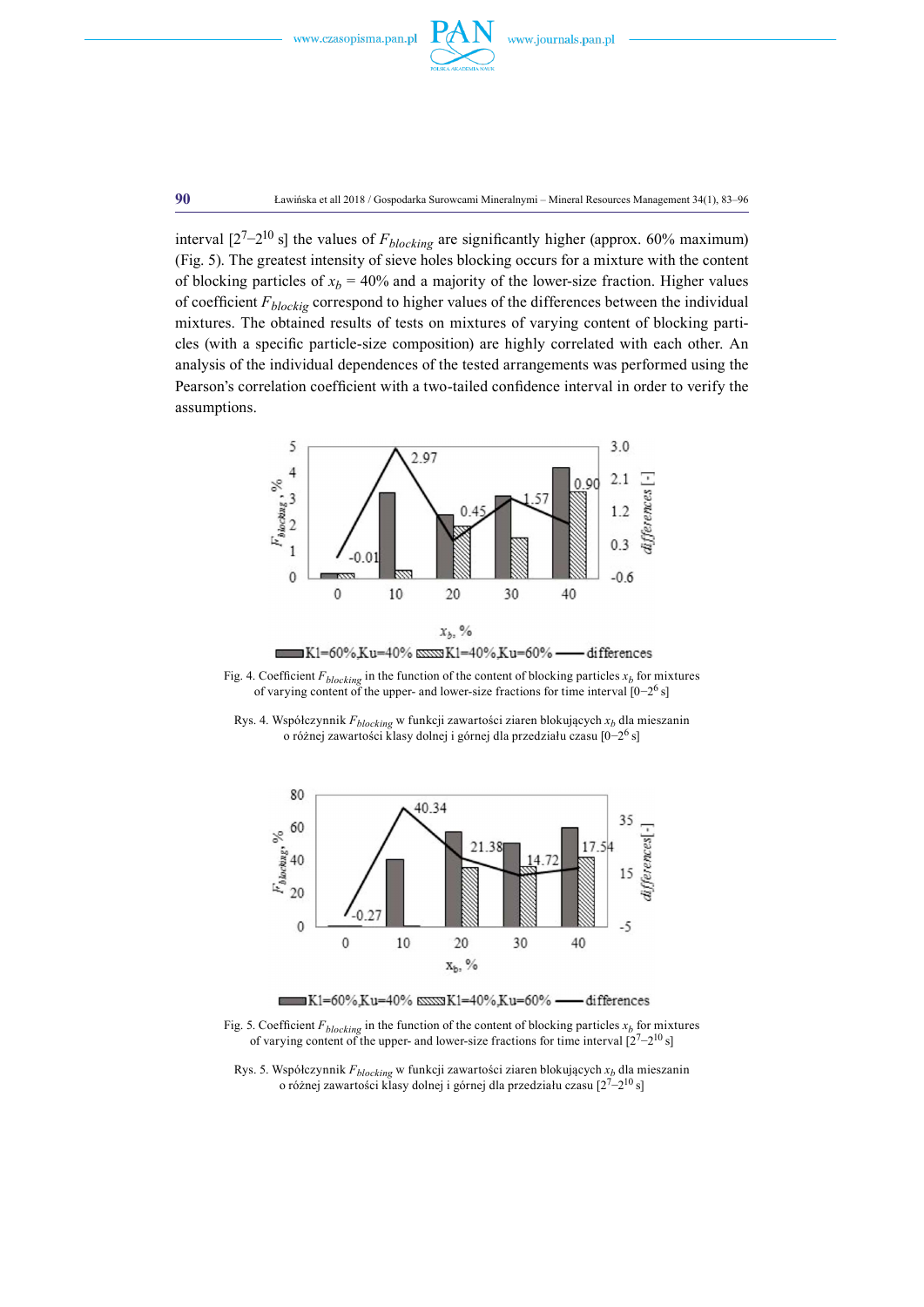

Ławińska et all 2018 / Gospodarka Surowcami Mineralnymi – Mineral Resources Management 34(1), 83–96 **91**

The Pearson's correlation coefficient is a quantity, which describes the quality of a fitting to the original data. The values of the correlation coefficient vary from  $-1$  to  $+1$  (Kirch 2008; Barlow et al. 2010), where −1 indicates a perfect negative correlation, 0 – no correlation and +1 shows a perfect positive correlation. For the definition of this coefficient, let's consider the two continuous variables  $\{x, y\}$  represented by the set of n data points  $\{(x_i, y_i)\}$  $i = 1, ..., n$  and their means:  $\bar{x}, \bar{y}$  respectively. As a result of the correlation analysis, those mixtures were characterized by a high degree of correlation at the first stage, i.e. (0.8–1.0) (Evans 1996) (with the content of hard-to-sieve particles of 20, 30 and 40%, respectively). The same tendency in time interval  $[2<sup>7</sup>-2<sup>10</sup>$  s] was observed. On the other hand significant differences were characteristic of those cases of mixtures where:  $x_b = 0\%$  and  $x_b = 10\%$ . Furthermore, for  $x<sub>b</sub> = 0$ % there was a conversion from a poor dependence (-0.28) in time interval  $[0-2^6$  s] to a moderate one. In the case of the content of blocking particles of  $x_b = 10\%$ , with the passage of the measurement time, there was a strengthening of the dependence – from a moderate one (0.42) for time interval  $[0-2^6$  s] to a strong one (0.73) for  $[2<sup>7</sup>-2<sup>10</sup>$  s] (Table 1).

Table 1. Degree of correlation between mixtures of a specific content of blocking particles  $x<sub>b</sub>$ and varying content of the individual fractions: time range  $[0-2^6$  s] and  $[2^7-2^{10}$  s]

| Pearson's correlation<br>coefficient $r$ | Content of blocking particles $x_h$ [%] |      |      |      |      |
|------------------------------------------|-----------------------------------------|------|------|------|------|
|                                          | $\Omega$                                | 10   | 20   | 30   | 40   |
| $[0-2^6 s]$                              | $-0.28$                                 | 0.42 | 0.97 | 0.98 | 0.96 |
| $\lceil 2^{7} - 2^{10} \rceil$           | 0.54                                    | 0.73 | 0.99 | 0.86 | 0.96 |

Tabela 1. Poziom skorelowania między mieszaninami o określonej zawartości ziaren blokujących *xb* oraz różnej zawartości poszczególnych klas: zakres czasu [0−26 s] i [27−210 s]

The degree of very strong correlation was reached with the relevance of the test expressed using probability value  $p < 0.05$  The observed differences in correlation, generated through the variable content of blocking particles for the mixtures (of varying particle-size composition) make it possible to conclude that this factor has a statistically significant impact on sieve holes blocking expressed using coefficient *F<sub>blocking</sub>*.

### **Conclusions**

Sieve holes blocking is inevitable and results in a reduced effective surface area of a sieve, which provides grounds for research on this topic. The blocking fraction that includes particles that are equal to or slightly larger than the sieve holes affects the number of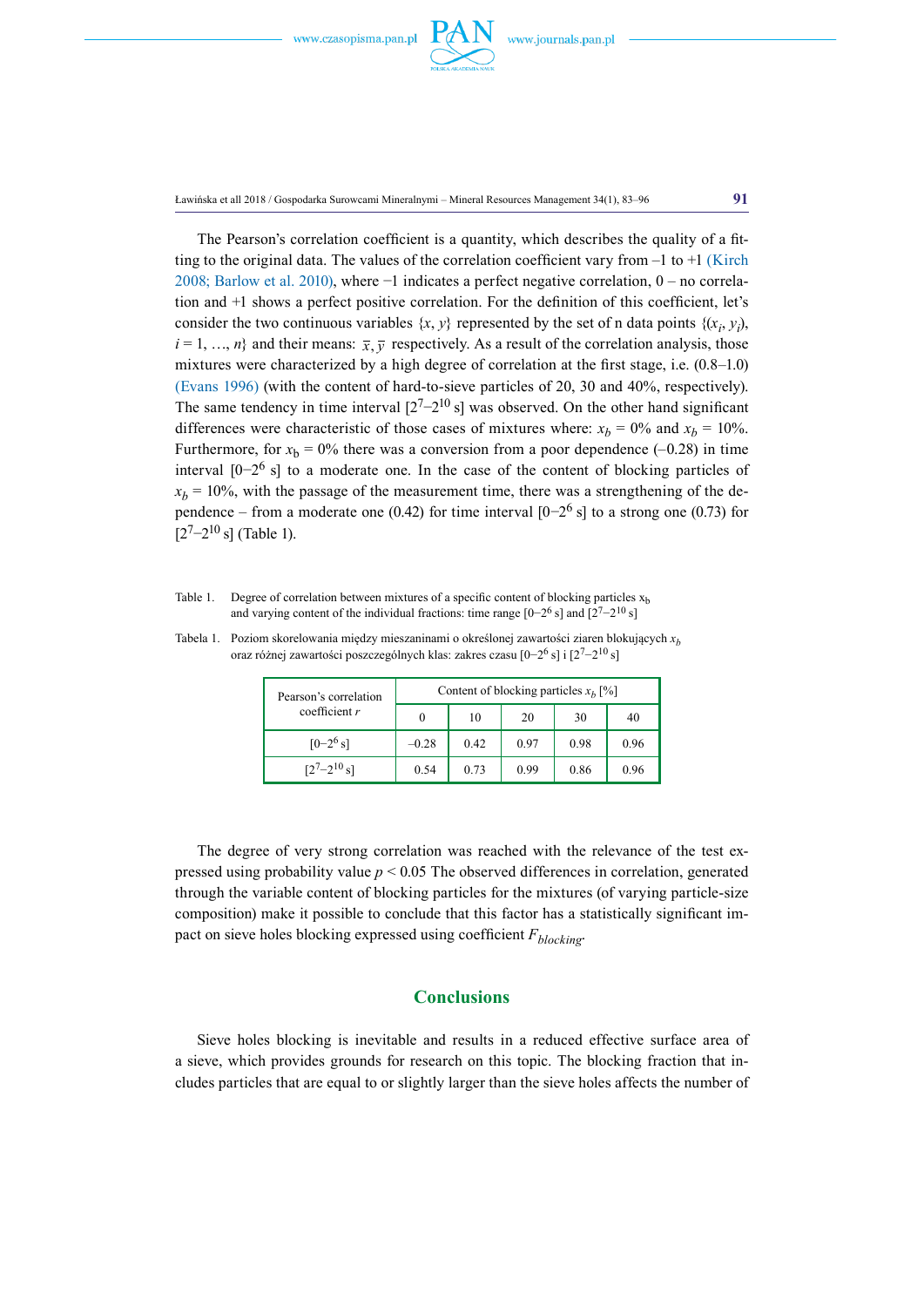

**92** Ławińska et all 2018 / Gospodarka Surowcami Mineralnymi – Mineral Resources Management 34(1), 83–96

blocked sieve holes. Accounting for coefficient *Fblocking* in research on sieve holes blocking facilitates the analysis of the obtained results and seems more logical and unambiguous in comparison to coefficient *f* defined in previous works (Lawinska et al. 2014, 2015, 2016; Lawinska and Modrzewski 2017).

An increase in the content of blocking particles in the feed results in an increase in the percentage number of blocked sieve holes. At the initial stage of a sieving process this dependence is linear, while later on the tested dependence becomes a third degree polynomial. The content of the upper- and lower-size fractions in the feed significantly affects sieve holes blocking and, consequently- the capacity and efficiency of a sieving process. The conclusions regarding the sieve blocking coefficient drawn from the small-scale tests (using laboratory vibrators and control sieves for the purpose of covering the widest possible scope of parameters variability) could be used in industrial applications.

*The research work has been carried out within: "The phenomenon of sieve holes blocking during the screening of fine-grained materials" project financed by Faculty of Process and Environmental Engineering, Lodz University of Technology (Grant 2014/501/10-34-2-1044) and this study was performed as a part of chartered assignment 501/10-34-1-7015.*

#### **References**

- Akhmadiev, F.G. and Gizzjatov, R.F. 2013. Separation processes of granular materials by sizes at the sieve classifiers. *Journal of Chemistry and Chemical Engineering* 1(7), pp. 56–63.
- Alkhaldi, H. and Eberhard, P. 2007. Particle screening phenomena in an oblique multi-level tumbling reservoir: a numerical study using discrete element simulation. *Granular Matter* 9, pp. 415–429.
- Allen, T. 2003. Particle size analysis by sieving. *Powder Sampling and Particle Size Determination*, Elsevier B.V, Amsterdam, pp. 208–250.
- Baic, I. 2013. Analysis of the chemical, physical and energetic parameters of coal sludge deposits inventoried in the Silesian Province. *Annual Set the Environment Protection* 15, pp. 1525–1548 (*in Polish*).
- Baragetti, S. and Villa, F. 2014. A dynamic optimization theoretical method for heavy loaded vibrating screens. *Nonlinear Dynamics* 78(1), pp. 609–627.
- Barlow et al. 2010 Barlow, A.L., MacLeod, A., Noppen, S., Sanderson, J. and Guérin, Ch.J. 2010. Colocalization analysis in fluorescence micrographs: verification a more accurate calculation of Pearson's correlation coefficient. *[Microsc Microanal](https://www.ncbi.nlm.nih.gov/pubmed/20946701)* 16, pp. 710–24.
- Bek et al. 2016 Bek, M., Gonzalez-Gutierrez, J., Lopez, J.A.M., Bregant, D. and Emiri, I. 2016. Apparatus for measuring friction inside granular materials-Granular friction analyzer. *Powder Technology* 288, pp. 255–265.
- Chirone et al. 2016 Chirone, R., Barletta, D., Lettieri, P. and Poletto, M. 2016. Bulk flow properties of sieved samples of a ceramic powder at ambient and high temperature. *Powder Technology* 288, pp. 379–387.
- Drzymala, J. 2009. *Foundations of mineral processing*. Wroclaw University of Technology Publishing House, Wroclaw (*in Polish*).
- Duchnowska, M. and Drzymala, J. 2011.Transformation of equation  $y = a(100 x)/(a x)$  for approximation of separation results plotted as Fuerstenau's upgrading curve for application in other upgrading curves. *Physicochemical Problems of Mineral Processing* 47, pp. 123–130.
- Duchnowska, M. and Bakalarz, A. 2015. Influence of feed particle size on upgrading selectivity of scavenger stage of industrial copper ore flotation. *Minerals & Metallurgical Processing* 32(4), pp. 215–221.
- Evans, J.D. 1996. *Straightforward statistics for the behavioral sciences*. Brooks/Cole Publishing, Pacific Grove.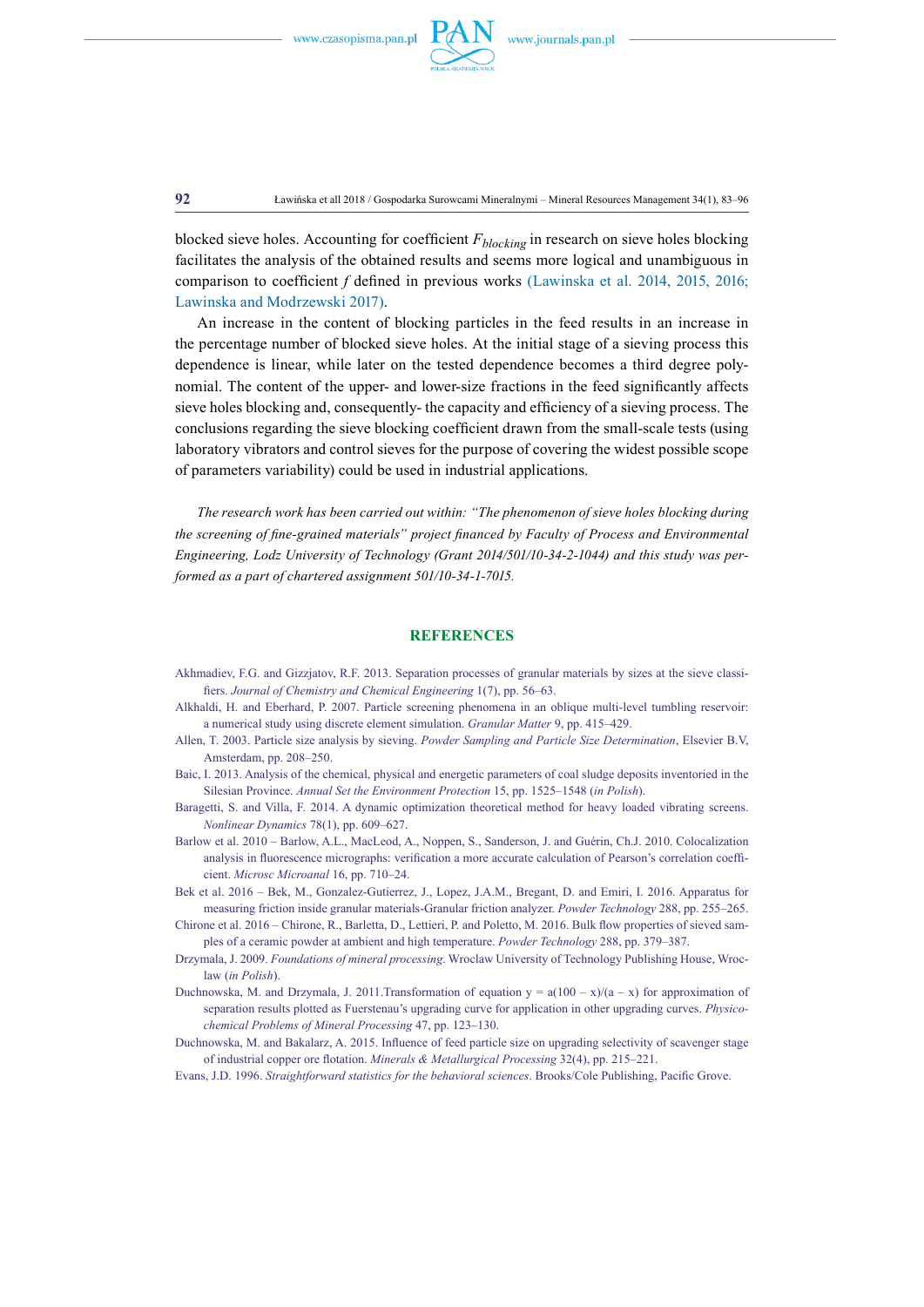

Ławińska et all 2018 / Gospodarka Surowcami Mineralnymi – Mineral Resources Management 34(1), 83–96 **93**

- Feller, R. 1980. Screening analysis considering both passage and clogging. *Transactions of the ASAE* 23(4), pp. 1054–1056.
- Fitzpatrick, J.J. 2007. Particle properties and the design of solid food particle processing operations.*Food and Bioproducts Processing* 85(C4), pp. 308–314.
- Foszczet al. 2016 Foszcz, D., Duchnowska, M., Niedoba, T. and Tumidajski, T. 2016. Accuracy of separation parameters resulting from errors of chemical analysis, experimental results and data approximation. *Physicochemical Problems of Mineral Processing* 52(1), pp. 98–111.
- Guerreiro et al. 2016 Guerreiro, F.S., Gedraite, R. and Ataide, C.H. 2016. Residual moisture content and separation efficiency optimization in pilot-scale vibrating screen. *Powder Technology* 287, pp. 301–307.
- Haselhuhn, H. and Kawatra, S.K. 2015. Flocculation and dispersion studies of iron ore using laser scattering particle size analysis. *Minerals & Metallurgical Processing* 32(4), pp. 191–195.
- Hong, S.H.1999. Optimum mean value and screening limits for production processes with multi-class screening. *International Journal of Production Research* 37(1), pp. 155–163.
- Igathinathane et al. 2012 Igathinathane, C., Ulusoy, U. and Pordesimo, L.O. 2012. Comparison of particle size distribution of celestite mineral by machine vision ΣVolume approach and mechanical sieving. *Powder Technology* [215–216](http://www.sciencedirect.com/science/journal/00325910/215/supp/C), pp. 137–146.
- Jafari, A. and Saljooghinezhad, V.2016. Employing DEM to study the impact of different parameters on the screening efficiency and mesh wear. *Powder Technology* [297,](http://www.sciencedirect.com/science/journal/00325910/297/supp/C) pp. 126–143.
- [Kirch](http://link.springer.com/search?facet-creator=%22Wilhelm+Kirch%22), W. ed. 2008. *Encyclopedia of public health*, Springer Science+Business Media LLC, New York.
- Lawinska et al. 2014 Lawinska, K., Wodzinski, P. and Modrzewski, R. 2014. Verification of the mathematical model of the screen blocking process. *Powder Technology* 256, pp. 506–511.
- Lawinska et al. 2015 Lawinska, K., Wodzinski, P. and Modrzewski, R. 2015. A method for determining sieve holes blocking degree. *Physicochemical Problems of Mineral Processing* 51(1), pp.15–22.
- Lawinska et al. 2016 Lawinska, K., Wodzinski, P. and Modrzewski, R. 2016. Mathematical and empirical description of screen blocking. *Granular Matter* 18, 13.
- Lawinska, K. and Modrzewski R. 2017. Analysis of sieve holes blocking in a vibrating screen and a rotary and drum screen. *Physicochemical Problems of Mineral Processing* 53(2), pp. 812–828.
- Li et al. 2003 Li, J., Webb, C., Pandiella, S.S. and Campbell, G.M. 2003. Discrete particle motion on sieve a numerical study using the DEM simulation. *Powder Technology* [133\(1–3](http://www.sciencedirect.com/science/journal/00325910/133/1)), pp. 190–202.
- Liu, K. 2009. Some factors affecting sieving performance and efficiency. *Powder Technology* 193, pp. 208–213.
- Liu et al. 2015 Liu, Y., Lu, H., Guo, X., Gong, X., Sun, X., and Zhao, W. 2015. An investigation of the effect of particle size on discharge behavior of pulverized coal. *Powder Technology* [284](http://www.sciencedirect.com/science/journal/00325910/284/supp/C), pp. 47–56.
- Malewski, J. 2013. Studies on additive properties of some processing operations. *Mining Science* [20](http://yadda.icm.edu.pl/yadda/element/bwmeta1.element.baztech-199f255b-c3ce-4548-a7c0-3b8ebfd4cf4e), pp. 57–69.
- Mucha et al. 2016 Mucha, J., Klojzy-Karczmarczyk, B. and Mazurek, J. 2016. Methodology of statistical study of the chemical composition of by-products of coal mining to assess their suitability as materials for reclamation. *Gospodarka Surowcami Mineralnymi – Mineral Resources Management* 32(4), pp. 73–90.
- Niedoba, T. 2016. Determination of partition surface of grained material by means of non-classical approximation methods of distributions functions of particle size and density. *Gospodarka Surowcami Mineralnymi – Mineral Resources Management* 32(1), pp. 137–154 (*in Polish*).
- Obraniak, A. and Gluba, T. 2011. A model of granule porosity changes during drum granulation. *Physicochemical Problems of Mineral Processing* 46, pp. 219–228.
- Obraniak, A. and Gluba, T. 2012. Model of energy consumption in the range of nucleation and granule growth in drum granulation of bentonite. *Physicochemical Problems of Mineral Processing* 48(1), pp. 121–128.
- Otunniyi et al. 2013 Otunniyi, I.O., Vermaak, M.K.G. and Groot, D.R. 2013. Particle size distribution and water recovery under the natural hydrophobic response flotation of printed circuit board comminution fines. *Minerals & Metallurgical Processing* 30(2), pp. 85–90.
- Perez-Alonso, C.A. and Delgadillo, J.A. 2013. DEM-PBM approach to predicting particle size distribution in tumbling mills. *Minerals & Metallurgical Processing* 30(3), pp. 145–50.

Rhodes, M.J. 2008. Particle Size Analysis. *Introduction to particle technology*. John Wiley&Sons Ltd., pp. 1–27.

Tumidajski, T. 2010. Actual tendencies in description and mathematical modeling of mineral processing. *Gospodarka Surowcami Mineralnymi – Mineral Resources Management* 26(3), pp. 111–123 (*in Polish*).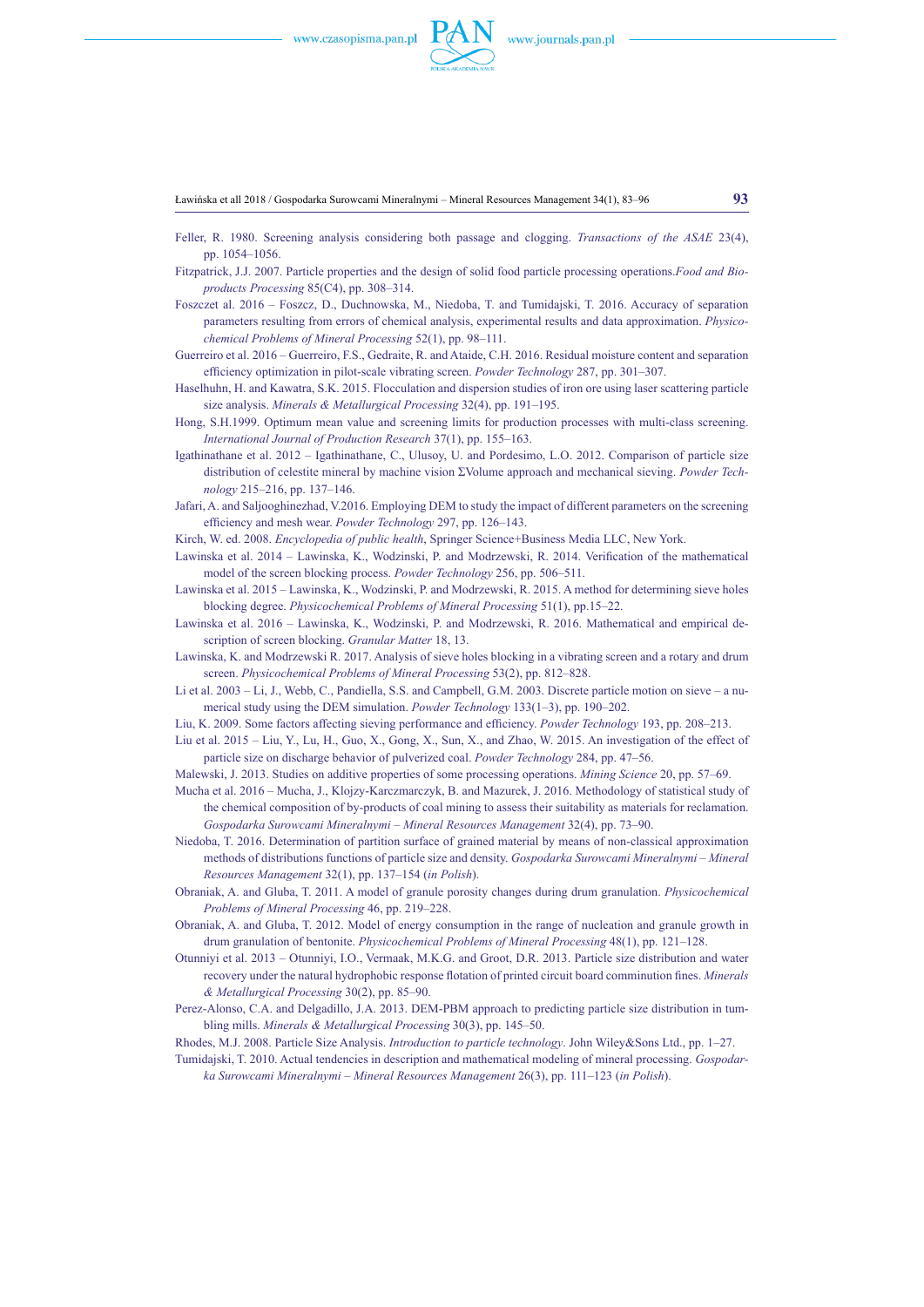

**94** Ławińska et all 2018 / Gospodarka Surowcami Mineralnymi – Mineral Resources Management 34(1), 83–96

- Uliasz-Bocheńczyk et al. 2016 Uliasz-Bocheńczyk, A., Pawluk, A. and Pyzalski M. 2016. Characteristics of ash from the combustion of biomass in fluidized bed boilers. *Gospodarka Surowcami Mineralnymi – Mineral Resources Management* 32(3), pp. 149–162 (*in Polish*).
- Yuexin et al. 2014 Yuexin, H., Yongsheng, S., Peng, G., Yanjun, L. and Yufan, M. 2014. Particle size distribution of metallic iron during coal-based reduction of an oolitic iron ore. *Minerals & Metallurgical Processing* 31(3), pp. 169–174.
- Zhou, N. 2015. Dynamic characteristics analysis and optimization for lateral plates of the vibration screen. *Journal of Vibroengineering* 17(4), pp. 1593–1604.

PN-ISO 565:2000 Test sieves – Metal wire cloth, perforated plate electroformed sheet – Nominal size of opening (*in Polish*).

#### **ZJAWISKO BLOKOWANIA OTWORÓW SITOWYCH DLA MIESZANIN O RÓŻNEJ ZAWARTOŚCI ZIAREN BLOKUJĄCYCH**

#### S łowa kluczowe

sito, materiał ziarnisty, ziarna blokujące, nadawa, frakcja

#### Streszczenie

Artykuł dotyczy analizy zjawiska blokowania otworów sitowych przesiewaczy oraz określa wpływ zawartości ziaren blokujących w nadawie na to zjawisko. Proces blokowania polega na grzęźnięciu ziaren różnych wielkości w otworach sitowych. Jest to zjawisko znacznie obniżające wydajność procesu przesiewania. Mechanizm blokowania otworów sitowych jest w dużym stopniu przypadkowy. Do opisu blokowania oczek w sicie stosowany jest współczynnik zablokowania otworów sitowych. Ziarna blokujące to klasa ziaren równych, bądź nieco większych od wymiaru otworu sitowego. Ziarna te nie przejdą przez oczka w sicie, pozostając w produkcie nadsitowym mogą zatykać (blokować) otwory sitowe zmniejszając współczynnik prześwitu tego sita. Badania przeprowadzono na wstrząsarce laboratoryjnej i sitach kontrolnych, przesiewając kolejno mieszaniny materiałów ziarnistych o różnej zawartości ziaren blokujących oraz różnych procentowych udziałach klasy dolnej i górnej. Użyto materiałów ziarnistych o trzech modelowych kształtach ziaren: agalit (kształt kulisty), kruszywo (kształt ostrokrawędziowy) i piasek kwarcowy (nieregularny kształt ziaren). W ramach niniejszej pracy przeprowadzono również statystyczną analizę wyników uzyskanych na drodze doświadczalnej oraz przedstawiono nowy sposób opisu zjawiska blokowania otworów sitowych. Proponowany współczynnik zablokowania określa procentową ilość zablokowanych otworów w sicie w odniesieniu do liczby jego wszystkich otworów. Wymiar ziarna jest parametrem, który determinuje wartość współczynnika zablokowania otworów sita w czasie. Wzrost zawartości ziaren blokujących w nadawie skutkuje wzrostem procentowej ilości otworów zablokowanych. Zawartość poszczególnych frakcji w mieszaninie ma znaczący wpływ na przebieg procesu blokowania. Przesiewanie jest bardzo rozpowszechnionym procesem przemysłowym, a na rynku dostępne są różne warianty konstrukcyjne przesiewaczy i rodzaje sit. Fakt ten tłumaczy celowość podjęcia tej tematyki w prezentowanej pracy.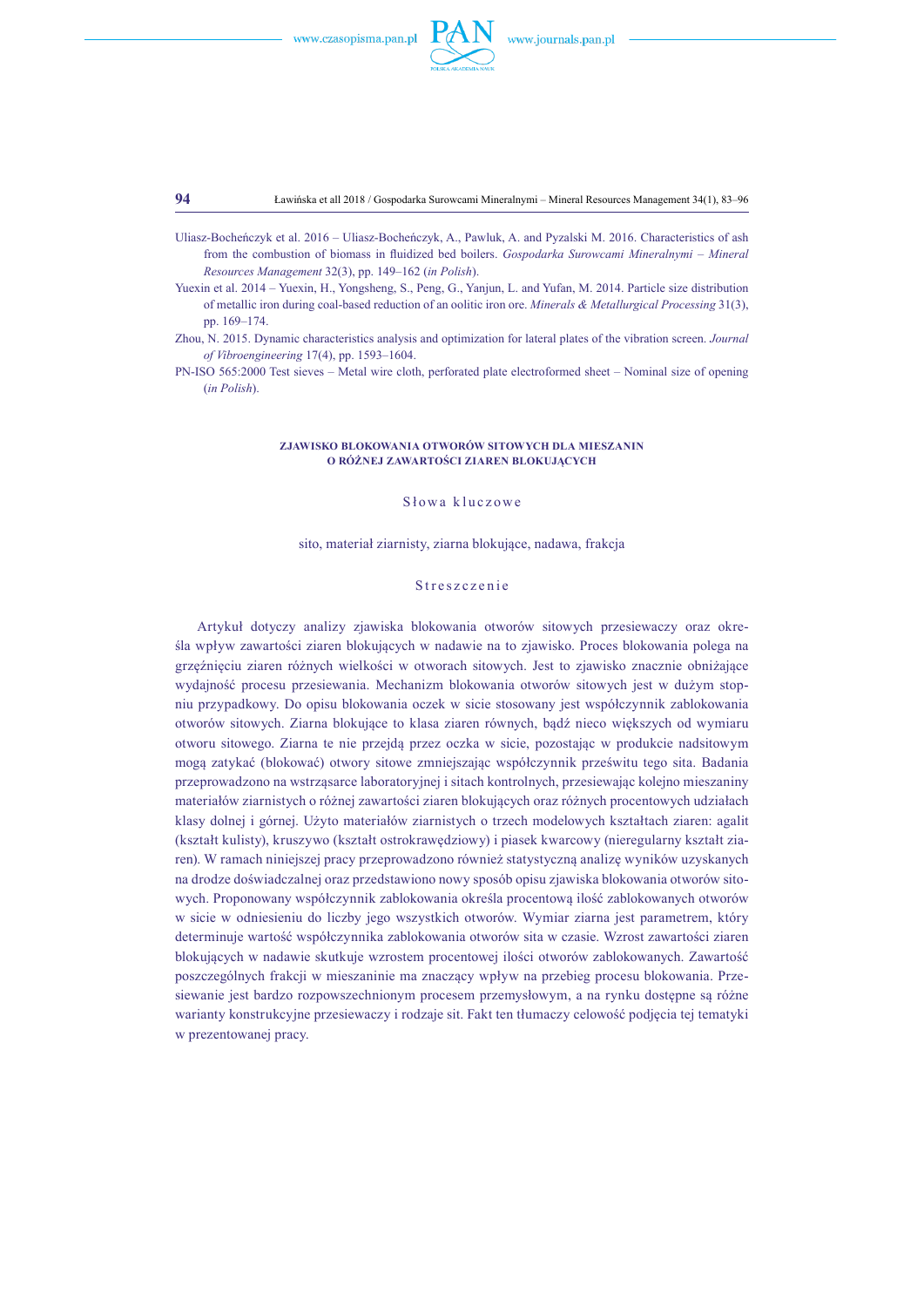Ławińska et all 2018 / Gospodarka Surowcami Mineralnymi – Mineral Resources Management 34(1), 83–96 **95**

#### **The phenomenon of screen blocking for mixtures of varying blocking grain content**

## Keywords

#### sieve, granular material, blocking grains, feed

#### Abstract

Article is devoted to sieve holes blocking and describes the impact of the content of blocking grains in the feed on this phenomenon. The process of screen blocking involves grains of varying size being blocked in sieve holes. This is a phenomenon that significantly decreases the screening process capacity. The screen blocking coefficient f is applied for a description of screen blocking. Blocking grains are the ones which is equal to or slightly larger than the sieve holes. Those grains do not pass through the sieve holes, remain over the sieve and may clog (block) the sieve holes, thus reducing the screen clearance coefficient. The tests were done using a laboratory vibrator and control sieves, by subsequently screening mixtures of particulate materials with a different content of blocking grains and different percentage share of the upper- and lower-size fractions. Particulate materials of three model grain shapes were used for the tests: spherical, sharp-edged and irregular. The paper also includes a statistical analysis of the results obtained through experiments and an innovative method for describing sieve holes blocking. The new blocking coefficient specifies the percentage number of blocked sieve holes in relation to the total number of sieve holes. Grain size is a parameter that determines the value of the screen blocking coefficient in time. An increase in the content of blocking grains in the mixtures results in an increase in the percentage number of blocked sieve holes. The content of individual fractions in the mixture also has a significant impact on the course of sieve holes blocking. Screening is a very common industrial practice, and various designs of screens and types of sieves are available. That is why the subject of this paper is so important.